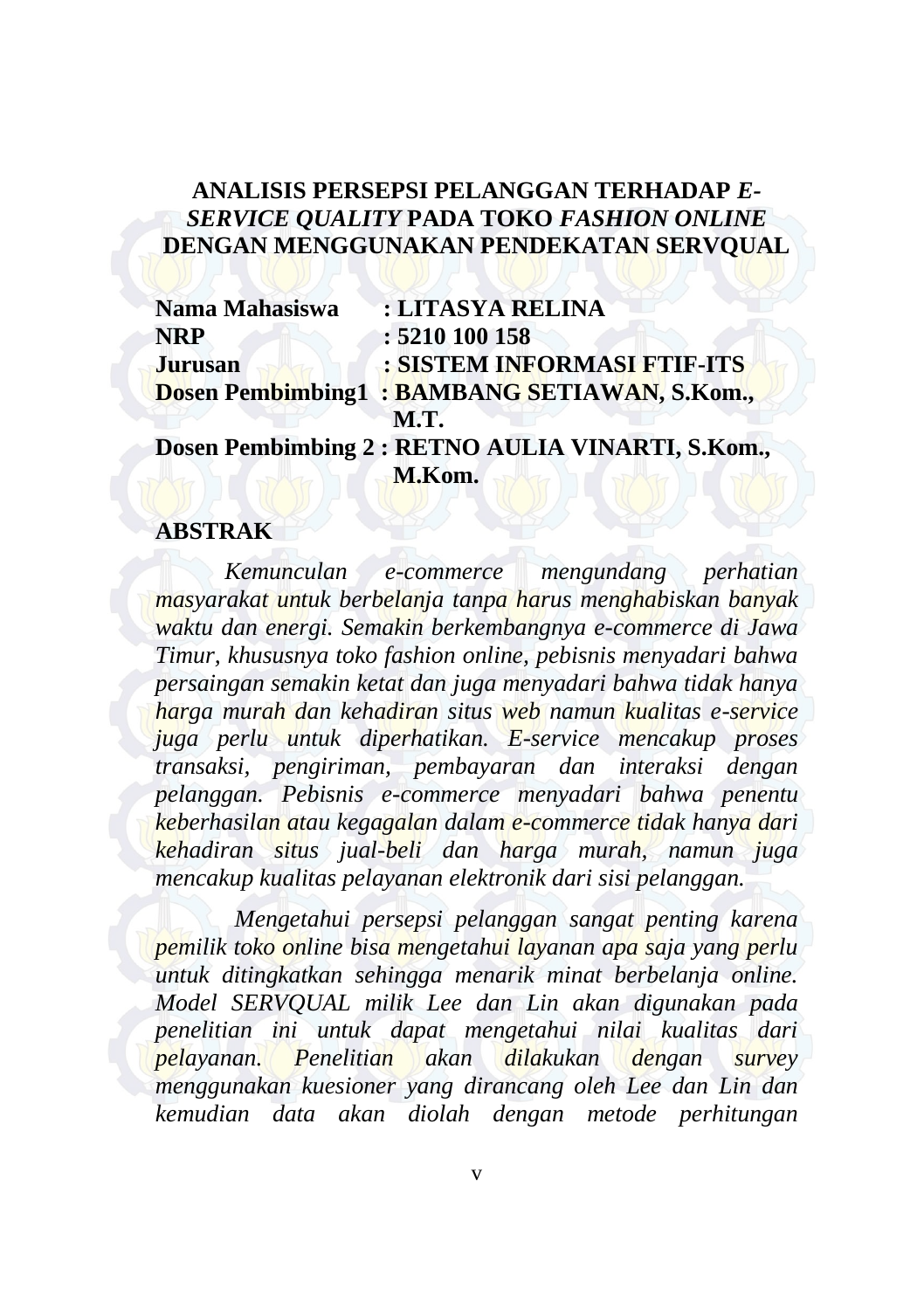*Structural Equation Model (SEM) menggunakan aplikasi SPSS AMOS.* 

*Pada tugas akhir ini bertujuan untuk mengetahui persepsi pelanggan terhadap e-service quality pada toko fashion online sehingga dapat memberikan rekomendasi kepada pebisnis tentang bagaimana meningkatkan kualitas pelayanan dari toko fashion online.* 

*Kata kunci: e-commerce, e-service quality, service quality dimensions, structural equation modeling.*

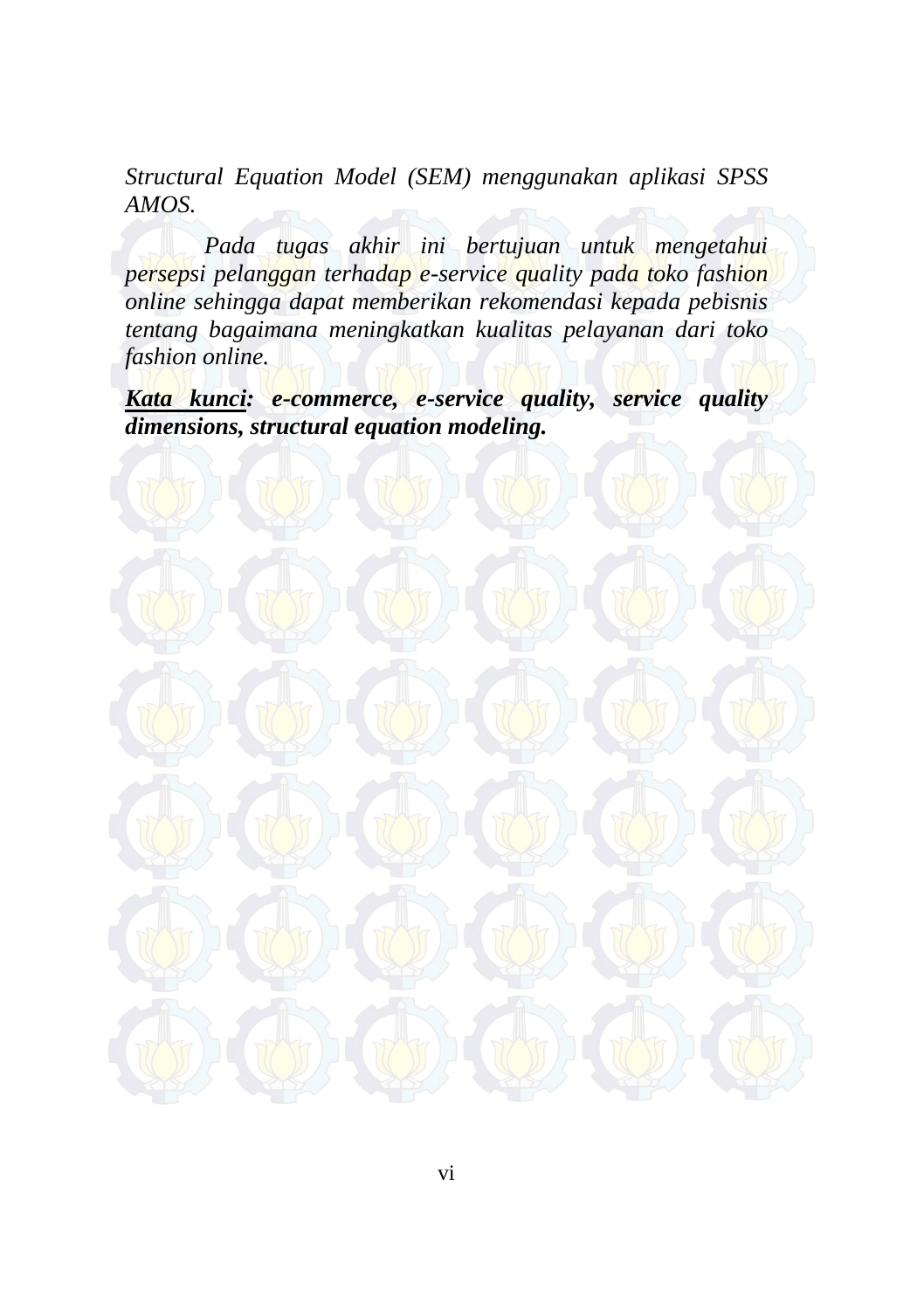## *CUSTOMER PERCEPTION ANALYSIS TOWARD E-SERVICE QUALITY IN E-COMMERCE FASHION INDUSTRY USING SERVQUAL APPROACH*

| <b>Name</b>         | : LITASYA RELINA                 |
|---------------------|----------------------------------|
| NRP                 | : 5210 100 158                   |
| <b>Department</b>   | : INFORMATION SYSTEMS FTIF-ITS   |
| <b>Supervisor 1</b> | : BAMBANG SETIAWAN, S.Kom., M.T. |
| <b>Supervisor 2</b> | : RETNO AULIA VINARTI, S.Kom.,   |
|                     | M.Kom.                           |

## **ABSTRACT**

*It is publicly known that e-commerce has been noticed by Indonesian's people to purchase materials online without wasting time and energy. Furthermore with the development of ecommerce in East Java, especially in the online fashion industry, sellers or businessman have recognized that the business competition is getting fiercer every day. Nowadays not only competing with the right price and the presence of website, sellers have to understand the quality of e-service for example etransaction, distribution, purchasing, and interaction with customers. Sellers have to realize that success and failure determinant in e-commerce could not only be measured by the presence of e-commerce and lower price but also the e-service quality from customer perspective.* 

*Knowing customer perspective is important because sellers could identify what services which need to be improved to increase customers' interest in online shopping. SERVQUAL model which developed by Lee and Lin will be used in this research to find the e-service value in the business. Moreover this research will be conducted with surveys which are constructed also by Lee and Lin, and then the data will be processed by utilizing Structural Equation Model (SEM) which is supported by SPSS AMOS program.*